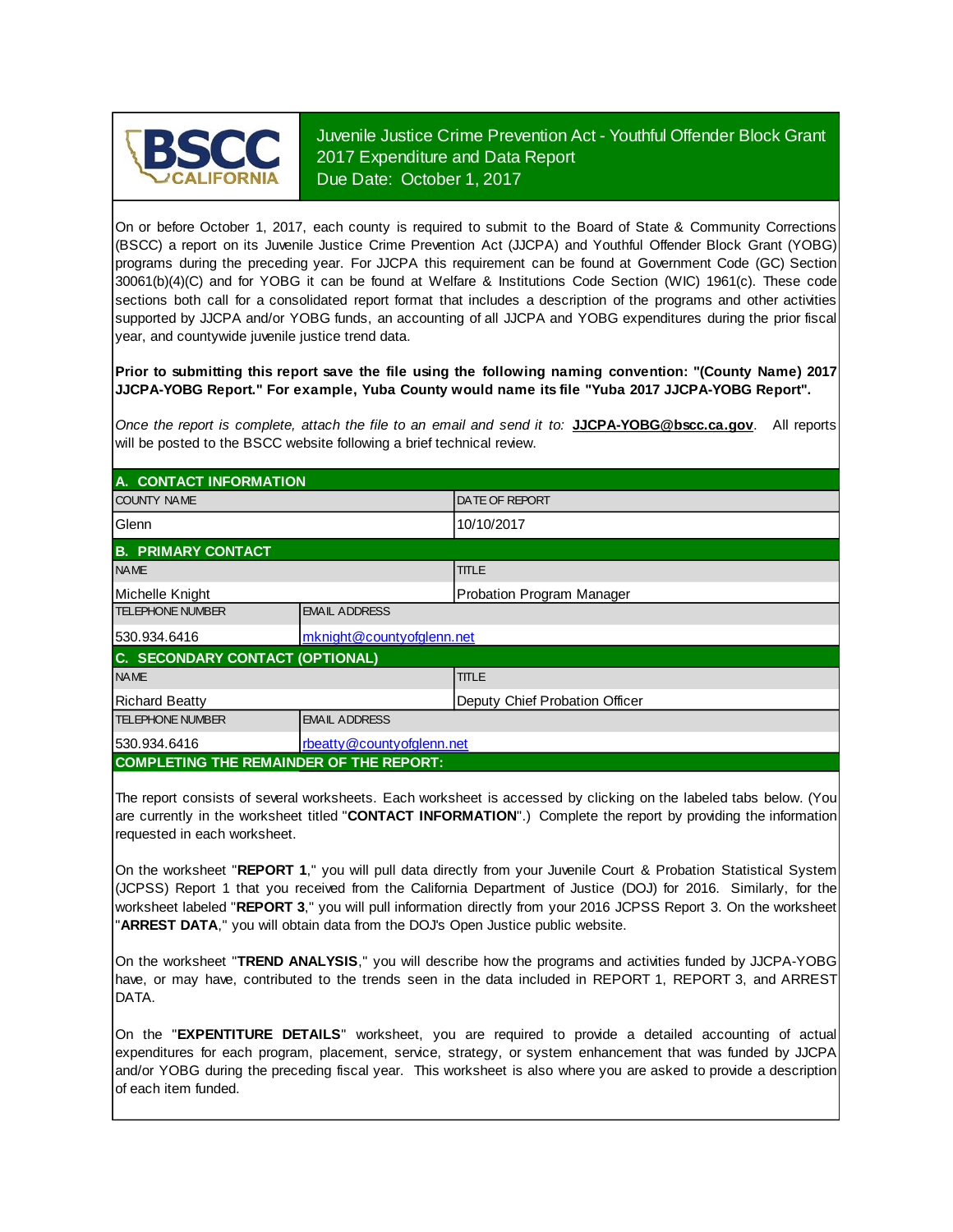## **COUNTYWIDE JUVENILE JUSTICE DATA for:** *Glenn*

*In the blank boxes below, enter the data from your Report 1 received from DOJ as titled below:*

**Referrals of Juveniles to Probation Departments for Delinquent Acts, January 1 - December 31, 2016 Age by Referral Type, Gender, Race/Ethnic Group, Referral Source, Detention, Prosecutor Action, and Probation Department Disposition**

**Report 1**

#### **Probation Department Disposition**

| <b>Informal Probation</b> | 38 |
|---------------------------|----|
| <b>Diversions</b>         |    |
| <b>Petitions Filed</b>    |    |

#### **Gender (OPTIONAL)**

| <b>Male</b>  |  |
|--------------|--|
| Female       |  |
| <b>TOTAL</b> |  |

#### **Race/Ethnic Group (OPTIONAL)**

| <b>Hispanic</b>  | 32              |
|------------------|-----------------|
| White            | $\overline{18}$ |
| <b>Black</b>     |                 |
| Asian            |                 |
| Pacific Islander |                 |
| Indian           |                 |
| <b>Unknown</b>   |                 |
| <b>TOTAL</b>     |                 |

**Please use this space to explain any exceptions and/or anomalies in the data reported above:**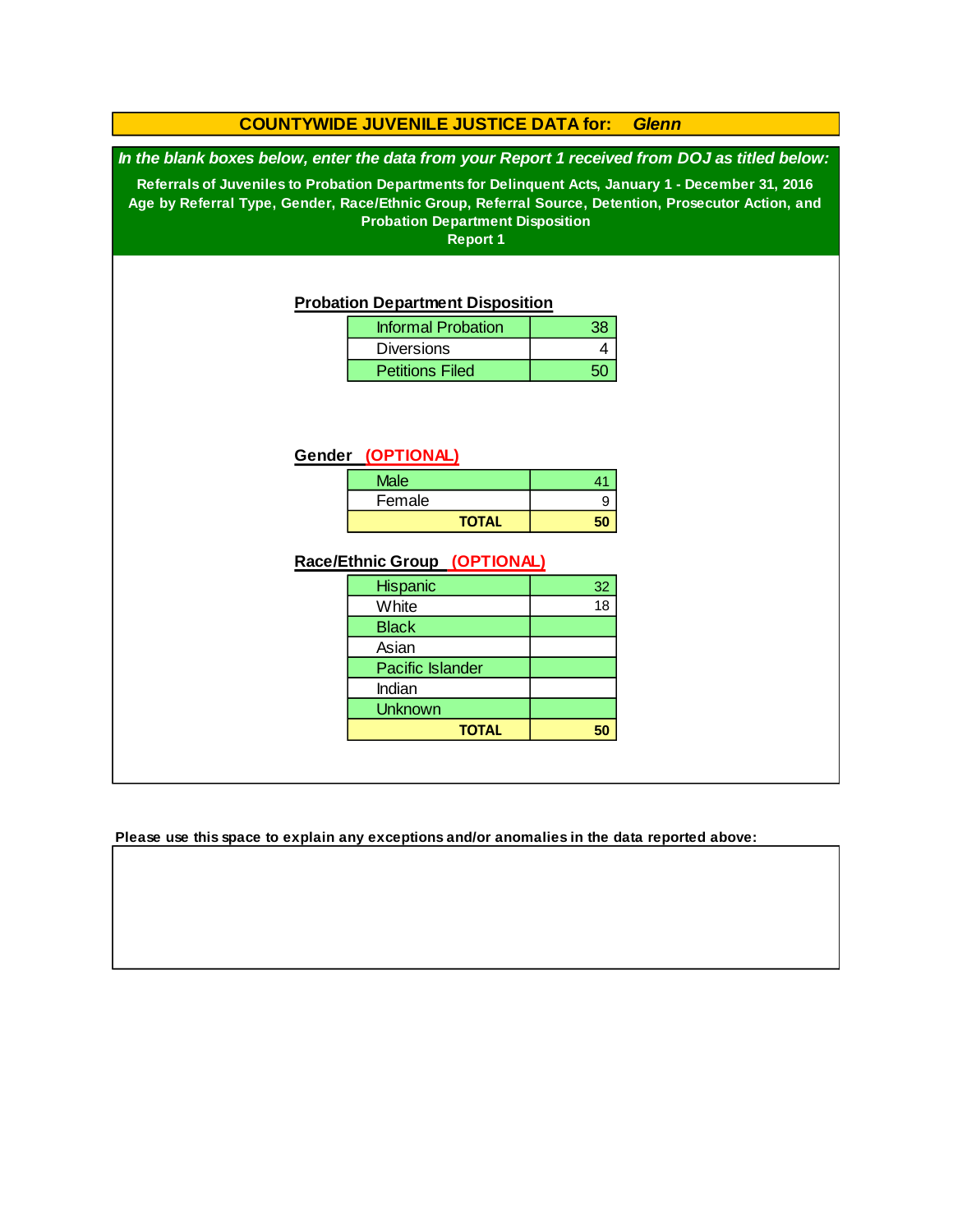| In the blank boxes below, enter the data from your Report 3 received from DOJ as titled below:<br>Juvenile Court Dispositions Resulting From Petitions for Delinquesnt Acts, January 1 - December 31, 2016 |  |
|------------------------------------------------------------------------------------------------------------------------------------------------------------------------------------------------------------|--|
| Age by Petition Type, Sex, Race/Ethnic Group, Defense Representation, Court Disposition and Wardship Placement                                                                                             |  |
| <b>Report 3</b>                                                                                                                                                                                            |  |
|                                                                                                                                                                                                            |  |
| <b>Petition Type</b>                                                                                                                                                                                       |  |
| <b>New</b><br>19                                                                                                                                                                                           |  |
| 31<br>Subsequent                                                                                                                                                                                           |  |
| 50<br><b>TOTAL</b>                                                                                                                                                                                         |  |
| <b>Court Disposition</b>                                                                                                                                                                                   |  |
| <b>Informal Probation</b>                                                                                                                                                                                  |  |
| Non-Ward Probation                                                                                                                                                                                         |  |
| <b>Wardship Probation</b><br>50                                                                                                                                                                            |  |
| Diversion                                                                                                                                                                                                  |  |
| Deferred Entry of Judgement                                                                                                                                                                                |  |
|                                                                                                                                                                                                            |  |
| <b>Wardship Placements</b>                                                                                                                                                                                 |  |
| <b>Own/Relative's Home</b><br>7                                                                                                                                                                            |  |
| Non-Secure County Facility                                                                                                                                                                                 |  |
| <b>Secure County Facility</b>                                                                                                                                                                              |  |
| Other Public Facility                                                                                                                                                                                      |  |
| <b>Other Private Facillity</b>                                                                                                                                                                             |  |
| Other                                                                                                                                                                                                      |  |
| California Youth Authority*                                                                                                                                                                                |  |
| <b>TOTAL</b><br>$\overline{7}$                                                                                                                                                                             |  |
| <b>Subsequent Actions</b>                                                                                                                                                                                  |  |
| <b>Technical Violations</b>                                                                                                                                                                                |  |
|                                                                                                                                                                                                            |  |
|                                                                                                                                                                                                            |  |
| Sex (OPTIONAL)                                                                                                                                                                                             |  |
| Male<br>41                                                                                                                                                                                                 |  |
| Female<br>9                                                                                                                                                                                                |  |
| <b>TOTAL</b><br>50                                                                                                                                                                                         |  |
|                                                                                                                                                                                                            |  |
| Race/Ethnic Group (OPTIONAL)                                                                                                                                                                               |  |
| Hispanic<br>32                                                                                                                                                                                             |  |
| White<br>18                                                                                                                                                                                                |  |
| <b>Black</b>                                                                                                                                                                                               |  |
| Asian                                                                                                                                                                                                      |  |
| Pacific Islander                                                                                                                                                                                           |  |
| Indian                                                                                                                                                                                                     |  |
| <b>Unknown</b>                                                                                                                                                                                             |  |
| <b>TOTAL</b><br>50                                                                                                                                                                                         |  |

**Please use this space to explain any exceptions and/or anomalies in the data reported above:** 

\* The JCPSS reports show "California Youth Authority," however it is now called the "Division of Juvenile Justice."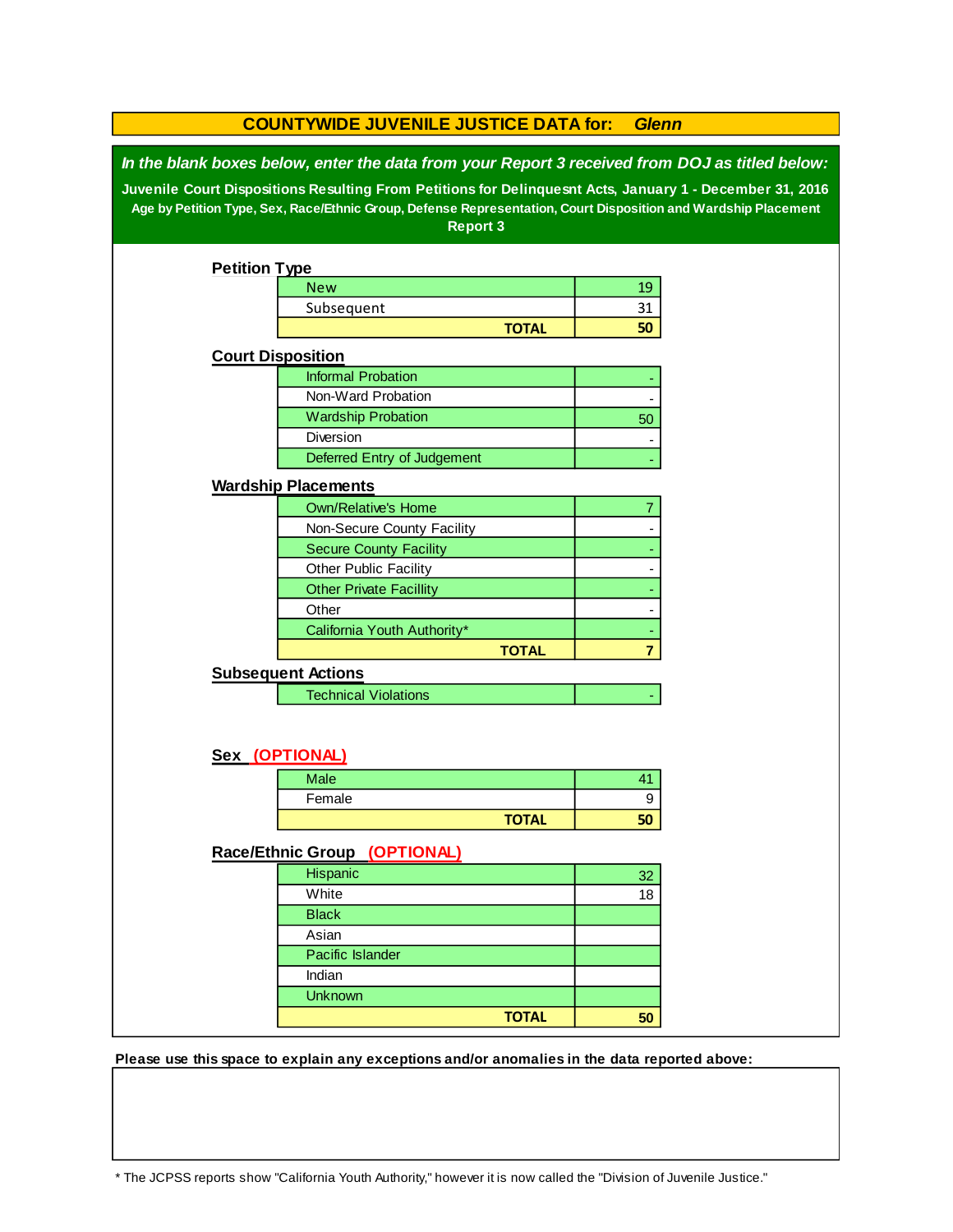|                                                                                                                     | <b>COUNTYWIDE JUVENILE JUSTICE DATA for:</b>            | <b>Glenn</b> |  |  |  |
|---------------------------------------------------------------------------------------------------------------------|---------------------------------------------------------|--------------|--|--|--|
| In the blank boxes below, enter your juvenile arrest data from last year.<br>Arrest data by county can be found at: |                                                         |              |  |  |  |
|                                                                                                                     | https://openjustice.doj.ca.gov/crime-statistics/arrests |              |  |  |  |
| <b>Arrests</b>                                                                                                      |                                                         |              |  |  |  |
|                                                                                                                     | <b>Felony Arrests</b>                                   | 8            |  |  |  |
|                                                                                                                     | <b>Misdemeanor Arrests</b>                              | 35           |  |  |  |
|                                                                                                                     | <b>Status Arrests</b>                                   | 8            |  |  |  |
|                                                                                                                     | <b>TOTAL</b>                                            | 51           |  |  |  |
| Gender (OPTIONAL)                                                                                                   |                                                         |              |  |  |  |
|                                                                                                                     | <b>Male</b>                                             | 35           |  |  |  |
|                                                                                                                     | Female                                                  | 16           |  |  |  |
|                                                                                                                     | <b>TOTAL</b>                                            | 51           |  |  |  |
| Race/Ethnic Group (OPTIONAL)                                                                                        |                                                         |              |  |  |  |
|                                                                                                                     | <b>Black</b>                                            |              |  |  |  |
|                                                                                                                     | White                                                   | 23           |  |  |  |
|                                                                                                                     | Hispanic                                                | 23           |  |  |  |
|                                                                                                                     | Other                                                   | 5            |  |  |  |
|                                                                                                                     | <b>TOTAL</b>                                            | 51           |  |  |  |
|                                                                                                                     |                                                         |              |  |  |  |

**Please use this space to explain any exceptions and/or anomalies in the data reported above:**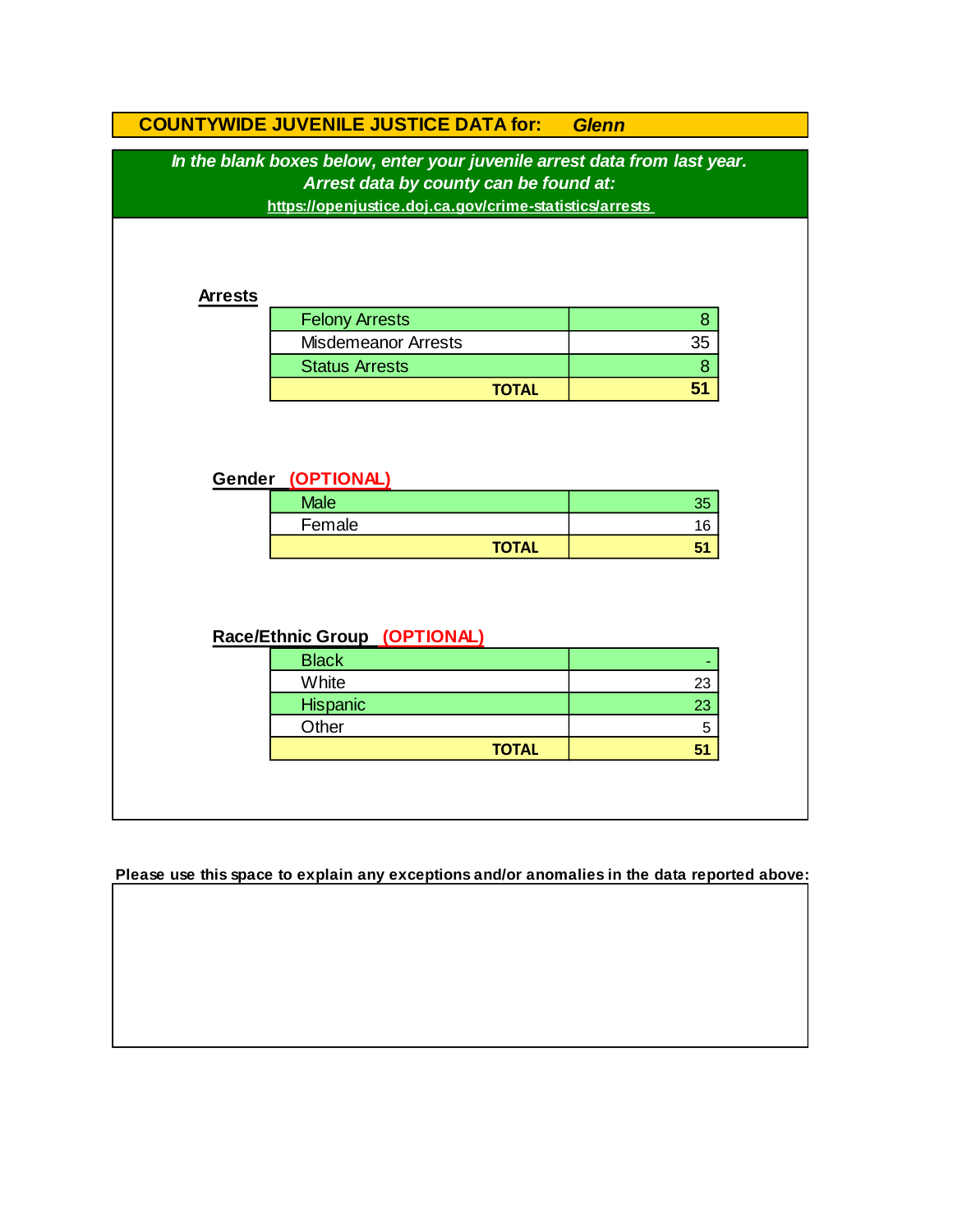# **ANALYSIS OF COUNTYWIDE TREND DATA for:** *Glenn*

# **Government Code Section 30061(b)(4)(C)(iv) & WIC Section 1961(c)(3)**

Provide <sup>a</sup> summary description or analysis, based on available information, of how the programs, placements, services, strategies or system enhancements funded by JJCPA-YOBG have, or may have, contributed to, or influenced, the juvenile justice data trends identified in this report.

For this program year, the programs funded have afforded the Department the opportunity to provide a twopronged approach to juvenile justice in Glenn County. On the front end, the implementation of evidence based risk/needs assessments has allowed the department to more effectively assess first time offenders and ultimately reduce the likelihood of continued delinquent activity. As well, for the last several years, fewer youth have been referred to the juvenile court and those minors requiring a higher level of supervision are intensively supervised within the community. In addition to the fewer youth being referred to the juvenile court, program staff have seen a reduction in the frequency of technical violations of probation as well as the fact that the need for out of home placement has been reduced significantly. Over the course of this program year the Comprehensive Juvenile Justice Plan will need to be updated to reflect changes in how service delivery will take place given the fact that the Glenn County Juvenile Hall was decommissioned in May of this year.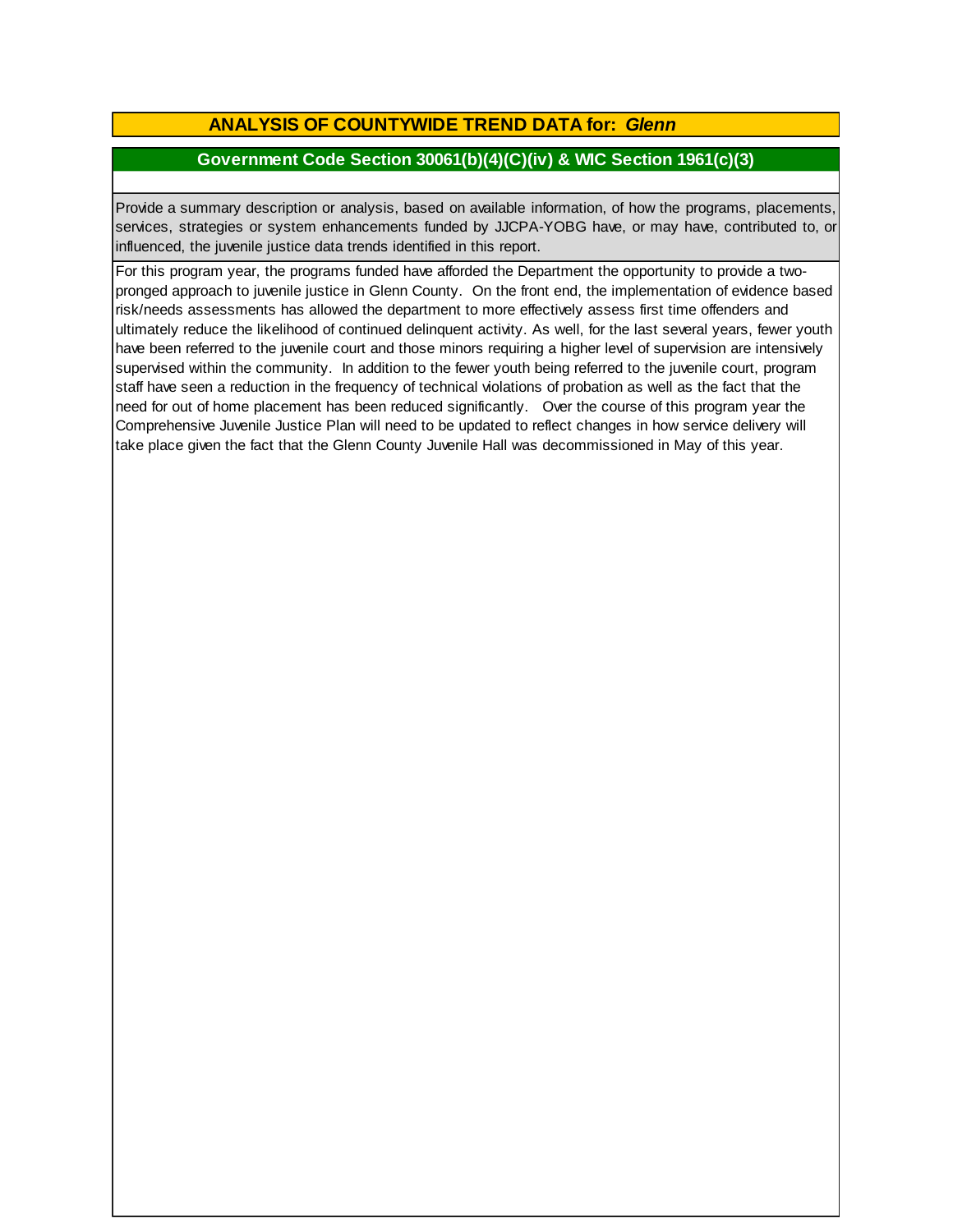### **ACCOUNTING OF JJCPA-YOBG EXPENDITURES for:** *Glenn*

Use the template(s) below to report the programs, placements, services, strategies, and/or system enhancements you funded in the preceding fiscal year. Use <sup>a</sup> separate template for each program, placement, service, strategy, or system enhancement that was supported with JJCPA and/or YOBG funds. If you need more templates than provided, copy and paste additional templates below the last Accounting of Expenditures template.

Start by indicating the name of the first program, placement, service, strategy, or system enhancement that was funded with JJCPA and/or YOBG funds last year. Next indicate the expenditure category using the drop down list provided in the Expenditure Category portion on each of the templates.

|                    | Code | <b>Expenditure Category</b>             | Code | <b>Expenditure Category</b>                   |
|--------------------|------|-----------------------------------------|------|-----------------------------------------------|
| <b>Placements</b>  | 1    | Juvenile Hall                           | 5    | Private Residential Care                      |
|                    | 2    | Ranch                                   | 6    | Home on Probation                             |
|                    | 3    | Camp                                    | 7    | <b>Other Placement</b>                        |
|                    | 4    | Other Secure/Semi-Secure Rehab Facility |      |                                               |
|                    | Code | <b>Expenditure Category</b>             | Code | <b>Expenditure Category</b>                   |
| <b>Direct</b>      | 8    | Alcohol and Drug Treatment              | 26   | Life/Independent Living Skills                |
| <b>Services</b>    | 9    | <b>After School Services</b>            |      | Training/Education                            |
|                    | 10   | Aggression Replacement Therapy          | 27   | Individual Mental Health Counseling           |
|                    | 11   | Anger Management Counseling/Treatment   | 28   | Mental Health Screening                       |
|                    | 12   | Development of Case Plan                | 29   | Mentoring                                     |
|                    | 13   | <b>Community Service</b>                | 30   | Monetary Incentives                           |
|                    | 14   | Day or Evening Treatment Program        | 31   | Parenting Education                           |
|                    | 15   | Detention Assessment(s)                 | 32   | Pro-Social Skills Training                    |
|                    | 16   | <b>Electronic Monitoring</b>            | 33   | <b>Recreational Activities</b>                |
|                    | 17   | Family Counseling                       | 34   | Re-Entry or Aftercare Services                |
|                    | 18   | <b>Functional Family Therapy</b>        | 35   | Restitution                                   |
|                    | 19   | Gang Intervention                       | 36   | Restorative Justice                           |
|                    | 20   | Gender Specific Programming for Girls   | 37   | Risk and/or Needs Assessment                  |
|                    | 21   | Gender Specific Programming for Boys    | 38   | <b>Special Education Services</b>             |
|                    | 22   | <b>Group Counseling</b>                 | 39   | Substance Abuse Screening                     |
|                    | 23   | Intensive Probation Supervision         | 40   | <b>Transitional Living Services/Placement</b> |
|                    | 24   | Job Placement                           | 41   | Tutoring                                      |
|                    | 25   | Job Readiness Training                  | 42   | Vocational Training                           |
|                    |      |                                         | 43   | <b>Other Direct Service</b>                   |
|                    | Code | <b>Expenditure Category</b>             | Code | <b>Expenditure Category</b>                   |
| Capacity           | 44   | Staff Training/Professional Development | 48   | <b>Contract Services</b>                      |
| Building/          | 45   | <b>Staff Salaries/Benefits</b>          | 49   | Other Procurements                            |
| <b>Maintenance</b> | 46   | Capital Improvements                    | 50   | Other                                         |
| <b>Activities</b>  | 47   | Equipment                               |      |                                               |

### **List of Expenditure Categories and Associated Numerical Codes**

For each program, placement, service, strategy, or system enhancement, record actual expenditure details for the preceding fiscal year. Expenditures will be categorized as coming from one or more of three funding sources - JJCPA funds, YOBG funds, and other funding sources (local, federal, other state, private, etc.). Be sure to report all JJCPA and YOBG expenditures for the preceding fiscal year irrespective of the fiscal year during which the funds were allocated. Definitions of the budget line items are provided on the next page.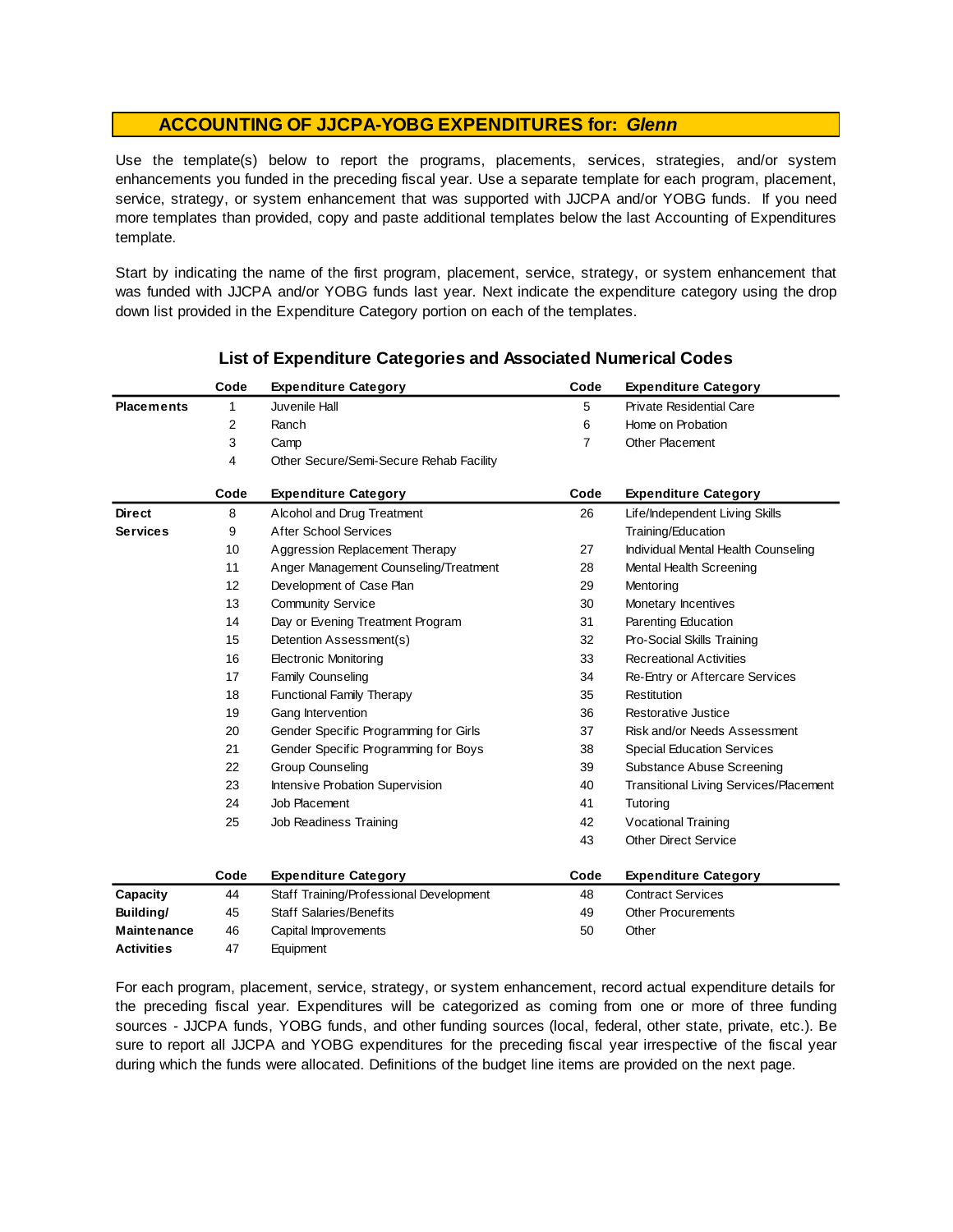### **ACCOUNTING OF JJCPA-YOBG EXPENDITURES for:** *Glenn*

**Salaries and Benefits** includes all expenditures related to paying the salaries and benefits of county probation (or other county department) employees who were directly involved in grant-related activities.

**Services and Supplies** includes expenditures for services and supplies necessary for the operation of the project (e.g., lease payments for vehicles and/or office space, office supplies) and/or services provided to participants and/or family members as part of the project's design (e.g., basic necessities such as food, clothing, transportation, and shelter/housing; and related costs).

**Professional Services** includes all services provided by individuals and agencies with whom the County contracts. The county is responsible for reimbursing every contracted individual/agency.

**Community-Based Organizations (CBO)** includes all expenditures for services received from CBO's. *NOTE* : *I f you use JJCPA and/or YOBG funds t o contract with <sup>a</sup> CBO, report that expenditure on this line item rather than on the Professional Services line item.*

**Fixed Assets/Equipment** includes items such as vehicles and equipment needed to implement and/or operate the program, placement, service, etc. (e.g., computer and other office equipment including furniture).

**Administrative Overhead** includes all costs associated with administration of the program, placement, service, strategy, and/or system enhancement being supported by JJCPA and/or YOBG funds.

Use the space below the budget detail to provide a narrative description for each program, placement, service, strategy, and/or system enhancement that was funded last year. *To do so, double click on the response box provided for this purpose.* 

Repeat this process as many times as needed to fully account for all programs, placements, services, strategies, and systems enhancements that were funded with JJCPA and/or YOBG during the last fiscal year. Keep in mind that this full report will be posted on the BSCC website in accordance with state law.